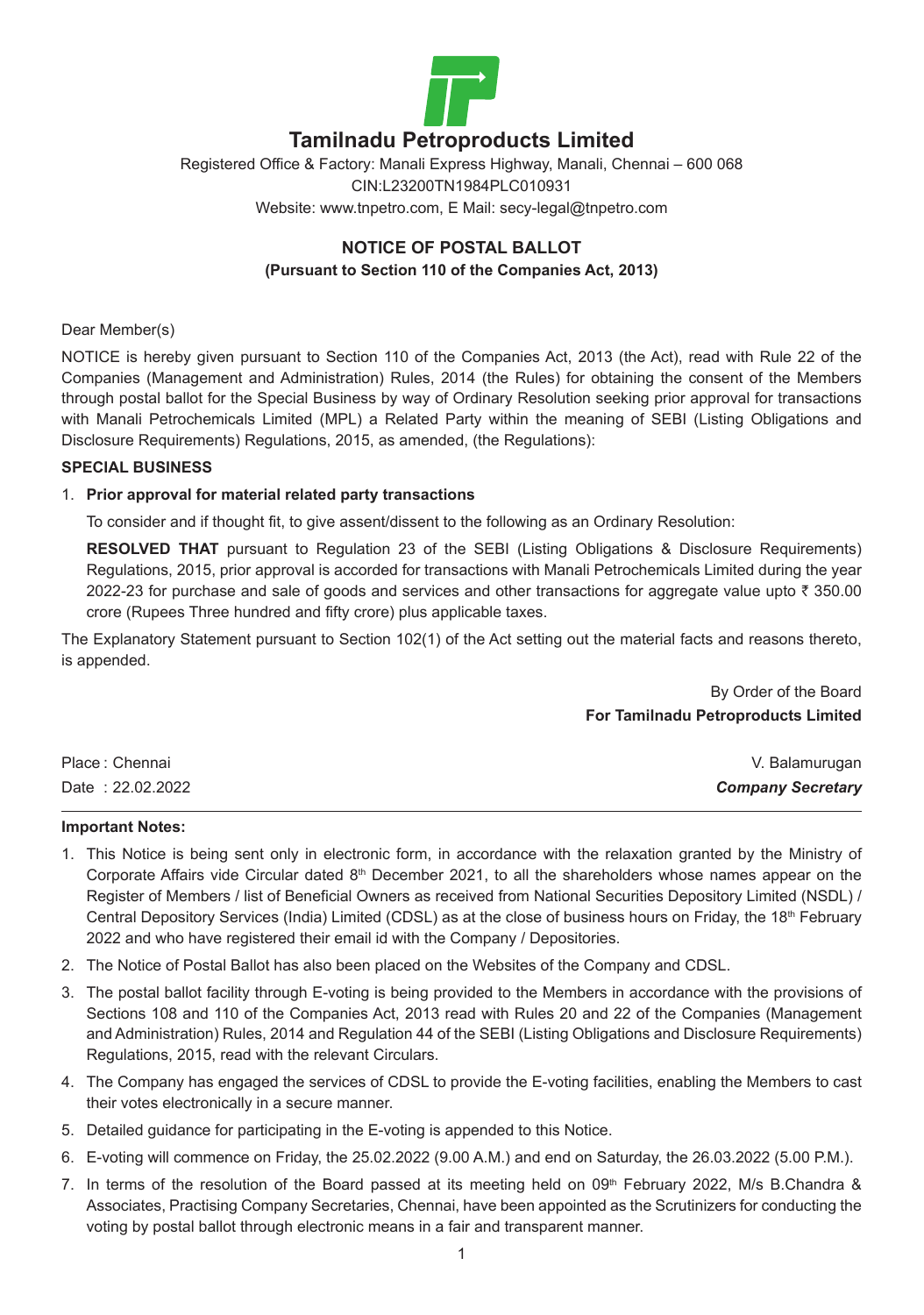- 8. After completion of the scrutiny of voting, the Scrutinizers will submit their report on the results to the Chairman of the Company or any person authorized by him. The results will be announced by Chairman or any other director of the Company, at the Registered Office. It will be declared by placing it along with the Scrutinizer's report on the Company's website [www.tnpetro.com,](http://www.manalipetro.com/) the website of the Agency and communicated to the Stock Exchanges as required under the relevant law.
- 9. The last date of voting, i.e., Saturday, the 26.03.2022 will be taken to be the date of passing of the resolution.
- 10. Members requiring any clarification may contact the Company Secretary and Compliance Officer at the Registered Office of the Company at the address given above or through e-mail viz., [secy-legal@tnpetro.com](mailto:secy-legal@tnpetro.com)
- 11. Grievances, if any, connected with E-voting may be addressed to Manager, Central Depository Services (India) Limited (CDSL), A Wing, 25<sup>th</sup> Floor, Marathon Futurex, Mafatlal Mills Compound, N M Joshi Marg, Lower Parel (East), Mumbai - 400013 or send an email to [helpdesk.evoting@cdslindia.com](mailto:helpdesk.evoting@cdslindia.com) or call Mr. Nitin Kunder (022- 23058738) or Mr. Mehboob Lakhani (022-23058543) or Mr. Rakesh Dalvi (022-23058542).
- 12. Non-Individual Members shall make sure that the Power of Attorney or as the case may be certified copy of the Board Resolution to exercise the voting on behalf of the entity has been duly registered or provided to the Scrutinizers through e-mail to bchandraandassociates@gmail.com.

### **EXPLANATORY STATEMENT UNDER SECTION 102 OF THE COMPANIES ACT, 2013**

### **Item 1**

The Company has been having transactions with Manali Petrochemicals Limited (MPL) for more than 3 decades for the purchase/sale of various goods/services. MPL is a major customer of TPL for its products such as Propylene Oxide, Chlorine, etc and at times TPL also purchases materials from MPL. MPL is purchasing Propylene Oxide from TPL since 2017-18 for its derivative plants which is in addition to the other products/services.

TPL and MPL are not related parties under the provisions of the Act. MPL has been identified as a Related Party of the Company under the IndAs-24 and so the requirements relating to transactions with Related Parties are being complied with. The transactions with MPL have always been in the ordinary course of business at arms' length and would continue to be so, aligned to the extant market conditions and prevailing terms of sale/purchase. Hence, they are not covered under Section 188 of the Act. However, the stipulations in the Listing Regulations are attractive.

It is essential for the Company to continue the transactions with MPL, being a major customer of TPL for more than 3 decades, which takes place at arms' length.

In terms of the relevant Policy of the Company read with Regulation 23 of the Listing Regulations, the transactions with Related Parties would be deemed material if they are more than 10% of the consolidated turnover of the Company in the preceding year. In this connection, it has been estimated that the transactions with MPL during the financial year 2022-23 would be  $\bar{\tau}$  350 crore excluding taxes and duties, which would be about 20% of the estimated consolidated turnover of the Company in FY 2021-22.

Pursuant to the amended provisions of Regulation 23 (4) of SEBI (LODR) Regulations, 2015 effective from 1-4-2022 all material related party transactions shall require prior approval of the shareholders other than the Related Parties through resolution. Accordingly, the same is placed before the Members for approval.

As required under Regulation 23 of the Regulations, the Audit Committee at the meeting held on 09-02-2022 accorded its prior approval for transactions with MPL during FY 2022-23 up to  $\bar{\tau}$  350 crore plus applicable taxes and duties. In terms of SEBI's Circular dated 22-11-2021 all the required information, viz., the name of the Party, nature of the relationship, details of the proposed transactions, tenure and justification as detailed above were submitted to the Audit Committee for consideration.

In the light of the above, Board recommends the resolution for consideration and approval of the Members as an Ordinary Resolution. None of the Directors and Key Managerial Personnel of the Company or their relatives are concerned or in any way interested financially or otherwise in the aforementioned proposal.

> By Order of the Board **For Tamilnadu Petroproducts Limited**

Date : 22.02.2022 *Company Secretary*

Place : Chennai V. Balamurugan (V. Balamurugan V. Balamurugan V. Balamurugan V. Balamurugan V. Balamurugan V. Balamurugan (V. Balamurugan V. Balamurugan V. Balamurugan V. Balamurugan V. Balamurugan (V. Balamurugan V. Balam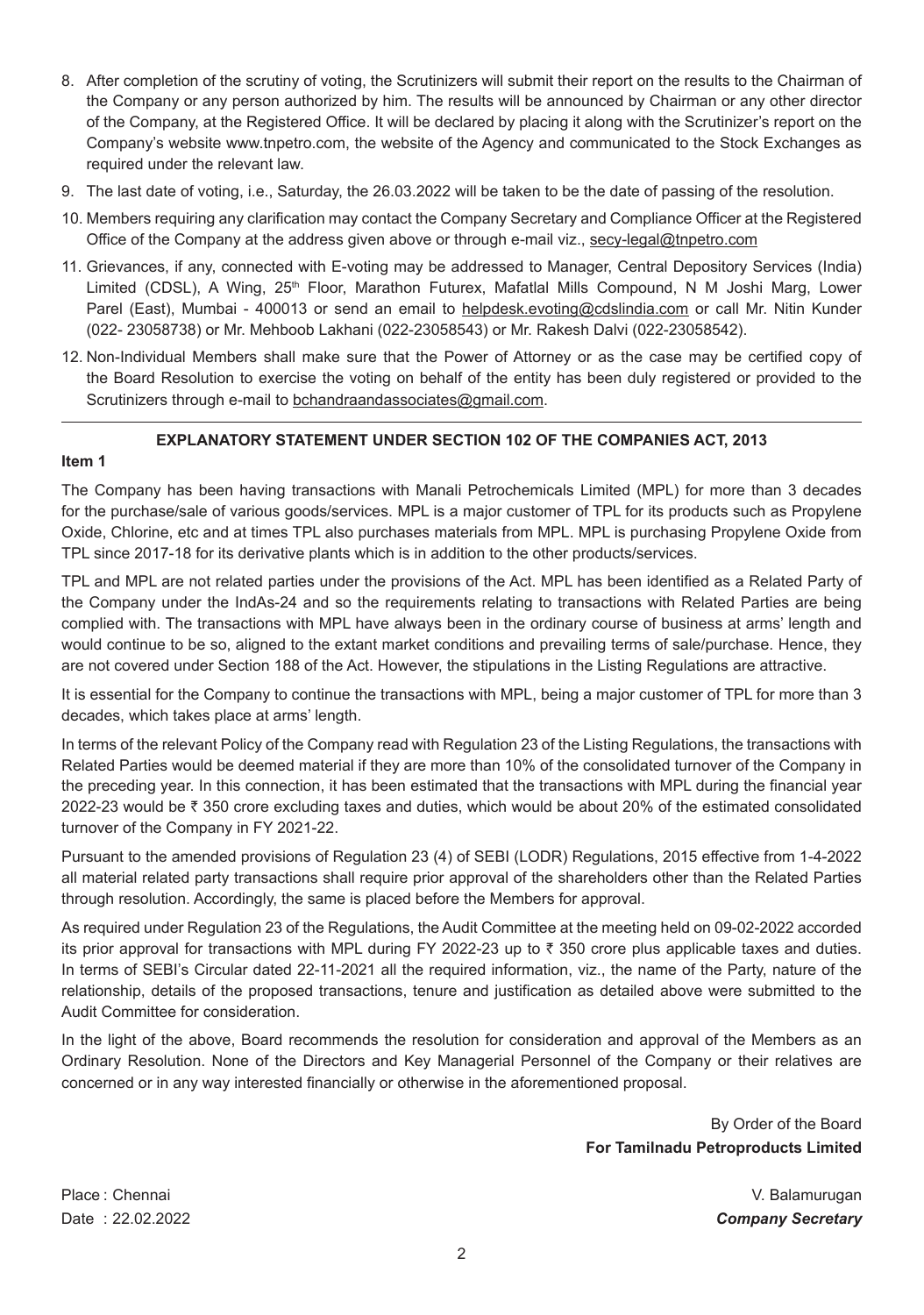### **GUIDANCE TO SHAREHOLDERS FOR POSTAL BALLOT THROUGH E-VOTING**

- (1) The voting period begins at 9:00 AM on 25.02.2022 and ends on 26.03.2022 at 5:00 PM. During this period shareholders of the Company, holding shares either in physical form or in dematerialized form, as on 18.02.2022 may cast their votes electronically. The E-voting module shall be disabled by CDSL after 5:00 PM on 26.03.2022.
- (2) In terms of SEBI circular no. SEBI/HO/CFD/CMD/CIR/P/2020/242 dated December 9, 2020, on E-voting facility provided by Listed Companies, individual shareholders holding securities in demat mode are allowed to vote through their demat account maintained with Depositories and Depository Participants. Shareholders are advised to update their mobile number and email Id in their demat accounts in order to access the E-voting facility.
- (3) Pursuant to abovesaid SEBI Circular, login process for E-voting for individual shareholders holding securities in Demat mode are given below:

### **A. Shareholders holding securities with CDSL**

- i. If you have opted for CDSL Easi / Easiest facility, you can login using your existing user id and password. The URL to login to Easi / Easiest is <https://web.cdslindia.com/myeasi/home/login>. Alternatively, you can visit [www.cdslindia.com](http://www.cdslindia.com/) and click on Login icon and select New System Myeasi.
- ii. After successful login, you will be able to see the E-voting option for companies in respect of which the E-voting is in progress, as per the information provided by the respective company. On clicking the E-voting option, you will be able to see E-voting page of the E-voting service provider for casting your vote during the remote E-voting period.
- iii. Links are also provided to access the system of all the E-voting Service Providers viz., CDSL/ NSDL/ KARVY/LINKINTIME, so that you can visit the E-voting service providers' website directly.
- iv. If you are not registered for Easi/Easiest, option to register is available at [https://web.cdslindia.com/myeasi/](https://web.cdslindia.com/myeasi/Registration/EasiRegistration) [Registration/EasiRegistration.](https://web.cdslindia.com/myeasi/Registration/EasiRegistration)
- v. Alternatively, you may directly access E-voting page by providing Demat Account Number and PAN No. from the E-voting link available on [www.cdslindia.com](http://www.cdslindia.com/) home page or click on the link: [https://evoting.](https://evoting.cdslindia.com/Evoting/EvotingLogin) [cdslindia.](https://evoting.cdslindia.com/Evoting/EvotingLogin) [com/Evoting/EvotingLogin.](https://evoting.cdslindia.com/Evoting/EvotingLogin)
- vi. The system will authenticate your credentials by sending OTP to the registered Mobile number & Email as recorded in the Demat Account.
- vii. After successful authentication, you will be able to see the E-voting option where the E-voting is in progress and also able to directly access the system of all E-voting Service Providers.

### **B. Shareholders holding securities with NSDL**

- i. If you are already registered for NSDL IDeAS facility, please visit the e-Services website of NSDL. Open web browser by typing the following URL: [https://eservices.nsdl.com](https://eservices.nsdl.com/) either on a Personal Computer or on a mobile. Once the home page of e-Services is launched, click on the "Beneficial Owner" icon under "Login" which is available under 'IDeAS' section. A new screen will open. You will have to enter your User ID and Password. After successful authentication, you will be able to see E-voting services. Click on "Access to E-voting" under E-voting services and you will be able to see E-voting page. Click on company name or E-voting service provider name and you will be re-directed to E-voting service provider's website for casting your vote during the remote E-voting period. If you are not registered for IDeAS e-Services, option to register is available at https://eservices.nsdl.com by selecting "Register Online for IDeAS" Portal or clicking the link: <https://eservices.nsdl.com/SecureWeb/IdeasDirectReg.jsp>
- ii. Visit the E-voting website of NSDL. Open web browser by typing the following URL: [https://www.evoting.](https://www.evoting.nsdl.com/) [nsdl.com/](https://www.evoting.nsdl.com/) either on a Personal Computer or on a mobile. Once the home page of E-voting system is launched, click on the icon "Login" which is available under 'Shareholder/Member' section. A new screen will open. You will have to enter your User ID (i.e., your sixteen-digit demat account number held with NSDL), Password/ OTP and a Verification Code as shown on the screen. After successful authentication, you will be redirected to NSDL Depository site wherein you can see E-voting page. Click on company name or E-voting service provider name and you will be redirected to E-voting service provider's website for casting your vote during the remote E-voting period.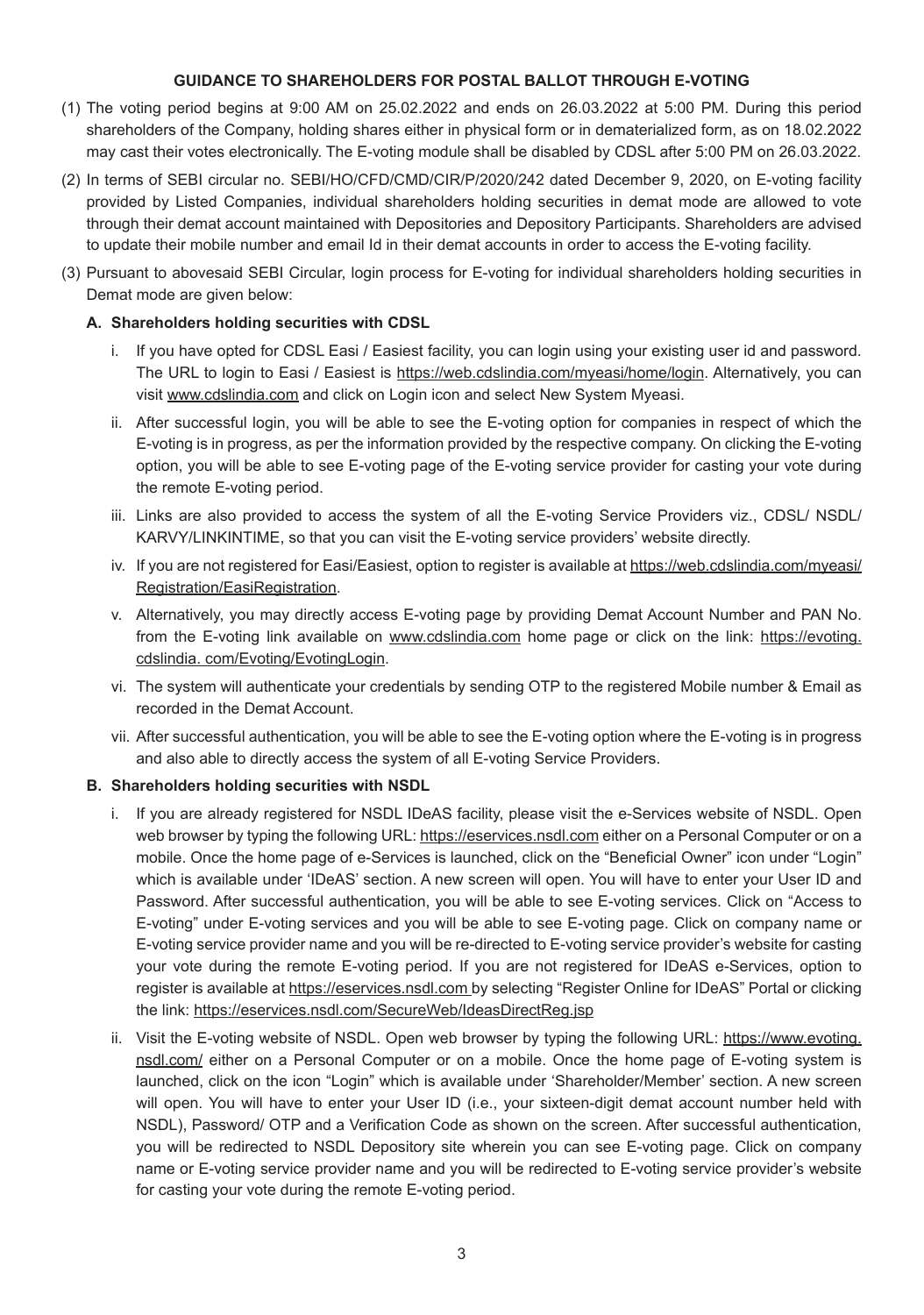### **C. Login through Depository Participants**

 You can also login using the login credentials of your demat account through your Depository Participant registered with NSDL/CDSL for E-voting facility. After Successful login, you will be able to see E-voting option. Once you click on E-voting option, you will be redirected to NSDL/CDSL Depository site after successful authentication, wherein you can see E-voting feature. Click on company name or E-voting service provider name and you will be redirected to E-voting service provider's website for casting your vote during the remote E-voting period.

- **D.** If you are unable to retrieve User ID/ Password please use Forget User ID and Forget Password options available at above mentioned websites and follow the instructions for resetting the information.
- **E.** Help Desk in case of log-in issues of individual demat holders:
	- Members holding demat account with CDSL and facing any technical issue in login can contact CDSL helpdesk by sending a request at [helpdesk.evoting@cdslindia.com](mailto:helpdesk.evoting@cdslindia.com) or contact 022-23058738 / 23058542-43.
	- • Members holding demat account with NSDL and facing any technical issue in login can contact NSDL helpdesk by sending a request at [evoting@nsdl.co.in](mailto:evoting@nsdl.co.in) or call at toll free no.: 1800 1020 990 and 1800 22 44 30
- (4) Login method for E-voting for Members holding shares in Physical mode and Members other than individuals holding shares in Demat mode is as below:
	- i. Log on to the CDSL's E-voting website [www.evotingindia.com.](http://www.evotingindia.com/)
	- ii. Click on "Shareholders" module.
	- iii. Now enter your User ID
		- a. For CDSL: 16 digits beneficiary ID,
		- b. For NSDL: 8 Character DP ID followed by 8 Digits Client ID,
		- c. Shareholders holding shares in physical mode should enter Folio Number allotted by the Company.
	- iv. Next enter the Image Verification as displayed and click on Login.
	- v. If you are holding shares in demat mode and had logged on to [www.evotingindia.com](http://www.evotingindia.com/) and voted on an earlier E-voting of any company, then your existing password is to be used.
	- vi. If you are a first-time user follow the steps given below:

| FOR INDIVIDUALS HOLDING SHARES IN PHYSICAL MODE & OTHERS HOLDING IN DEMAT MODE |                                                                                                                                                                                                                                                                                                                                                   |
|--------------------------------------------------------------------------------|---------------------------------------------------------------------------------------------------------------------------------------------------------------------------------------------------------------------------------------------------------------------------------------------------------------------------------------------------|
| <b>PAN</b>                                                                     | Enter your 10-digit alpha-numeric *PAN issued by Income Tax Department (Applicable<br>for both demat as well as physical) mention as shareholders who have not updated<br>their PAN with the Company/ Depository Participant are requested to use the sequence<br>number which is available in the e-mail forwarding the Notice of Postal Ballot. |
| <b>Dividend</b><br>Details OR Date<br>of Birth (DOB)                           | Bank   Enter the Dividend Bank Details or Date of Birth (in dd/mm/yyyy format) as recorded<br>in your demat account or in the Company records in order to login.<br>If both the details are not recorded with the depository or Company please enter<br>٠<br>the member id / folio number as mentioned in instruction (iii) above.                |

- vii. After entering these details appropriately, click on "SUBMIT" tab.
- viii. Shareholders holding shares in physical form will then directly reach the Company selection screen and shareholders holding shares in demat form will reach 'Password Creation' menu wherein they are required to mandatorily enter their login password in the new password field. Kindly note that this password is to be also used by the demat holders for voting for resolutions of any other company on which they are eligible to vote, provided that company opts for E-voting through CDSL platform. It is strongly recommended not to share your password with any other person and take utmost care to keep your password confidential.